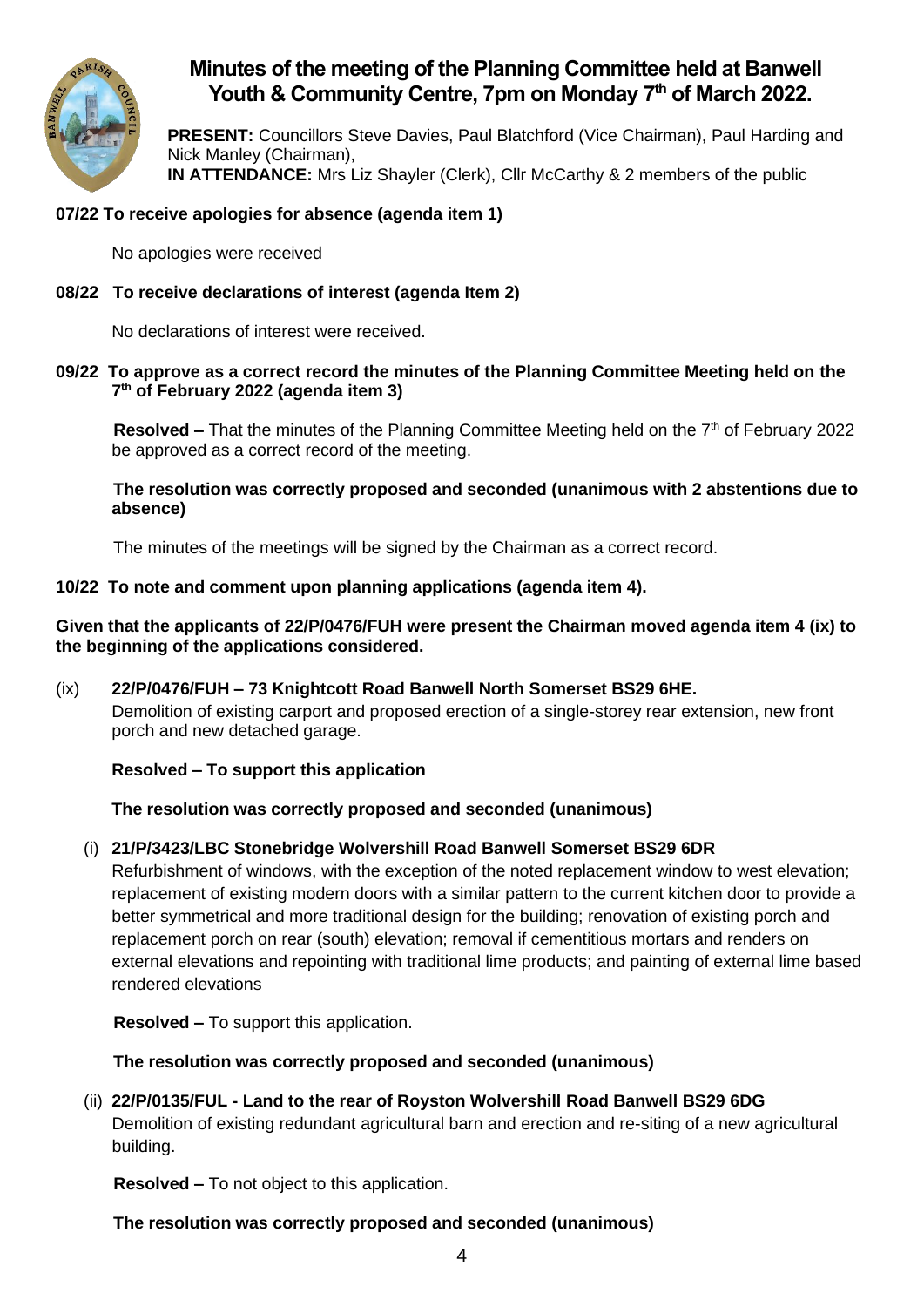(iii) **22/P/0155/OUT - Land to the rear of Rayners Wolvershill Road Banwell BS29 6DG** Outline planning application for the erection of a detached dwelling on land to the rear of Rayners with access to be off The Paddock, with all matters reserved for subsequent approval.

**Resolved –** To not object to the principle of a detached dwelling in this location however, a reserved matters application is necessary

### **The resolution was correctly proposed and seconded (unanimous)**

### (iv) **22/P/0240/LDP – 48 Taylors Fields Banwell North Somerset BS29 6AJ**

Certificate of lawful development for the erection of a conservatory to rear elevation.

The Planning Committee noted this application.

(v) **22/P/0245/LDE – Muddle End Moor Road Banwell North Somerset.**

Certificate of lawfulness for the change of use of land from agricultural to a mixed use of agriculture/equestrian.

The Planning Committee noted this application.

(vi) **22/P/0303/MMA – Banwell Garage, 87 Knightcott Road Banwell North Somerset BS29 6HR.**  Demolition of conservatory and erection of single storey rear extension.

**Resolved –** To support this application

**The resolution was correctly proposed and seconded (unanimous)**

(vii)**22/P/0355/FUH – 87 Knightcott Road Banwell North Somerset BS29 6HR.** 

Demolition of conservatory and erection of single storey rear extension.

**Resolved –** To support this application

#### **The resolution was correctly proposed and seconded (unanimous)**

(viii) **22/P/0404/CQA – Barn Adjacent to Cannaways Farm Silvermoor Lane. BS29 6LQ** Prior approval for the change of use of building and land from agriculture to 1no. dwelling (Use Class C3) with associated operational development consisting insertion of new windows and doors; infilling of existing openings and covering with metal cladding.

**Resolved –** To object to this application due to it being an additional residential property outside of the settlement boundary and within flood zone level 3a.

#### **The resolution was correctly proposed and seconded (unanimous)**

# **11/22 To note planning decisions – (agenda item 5)**

- (i) **21/P1735/RM Land West of Wolvershill Rd, North of Wolvershill Pk & Knightcott Pk Banwell** Reserved matters application for appearance, landscaping, layout and scale for erection of 54no. dwellings, including 16no. affordable housing units (30%), along with the provision of informal public open space and associated works pursuant to outline planning permission 18/P/4735/OUT **APPROVED**
- (ii) **21/P/2063/FUL – The Moor Dairy Moor Road Banwell BS29 6ET**  Erection of 2no. equestrian hay stores and the erection of an agricultural storage shed. **APPROVED**
- (iii) **21/P/2796/FUL – Parcel of land along Havage Drove off Box Bush Lane Banwell** Erection of stables and tack room and associated parking and yard to facilitate use. **APPROVED**
- (iv) **21/P/3420/AGA - Land at Brick Cottage, Moor Road, Banwell** Application to determine if prior approval is required for the erection of a 27.43m x 9.14m steel portal framed building. **PRIOR APPROVAL - GRANT**